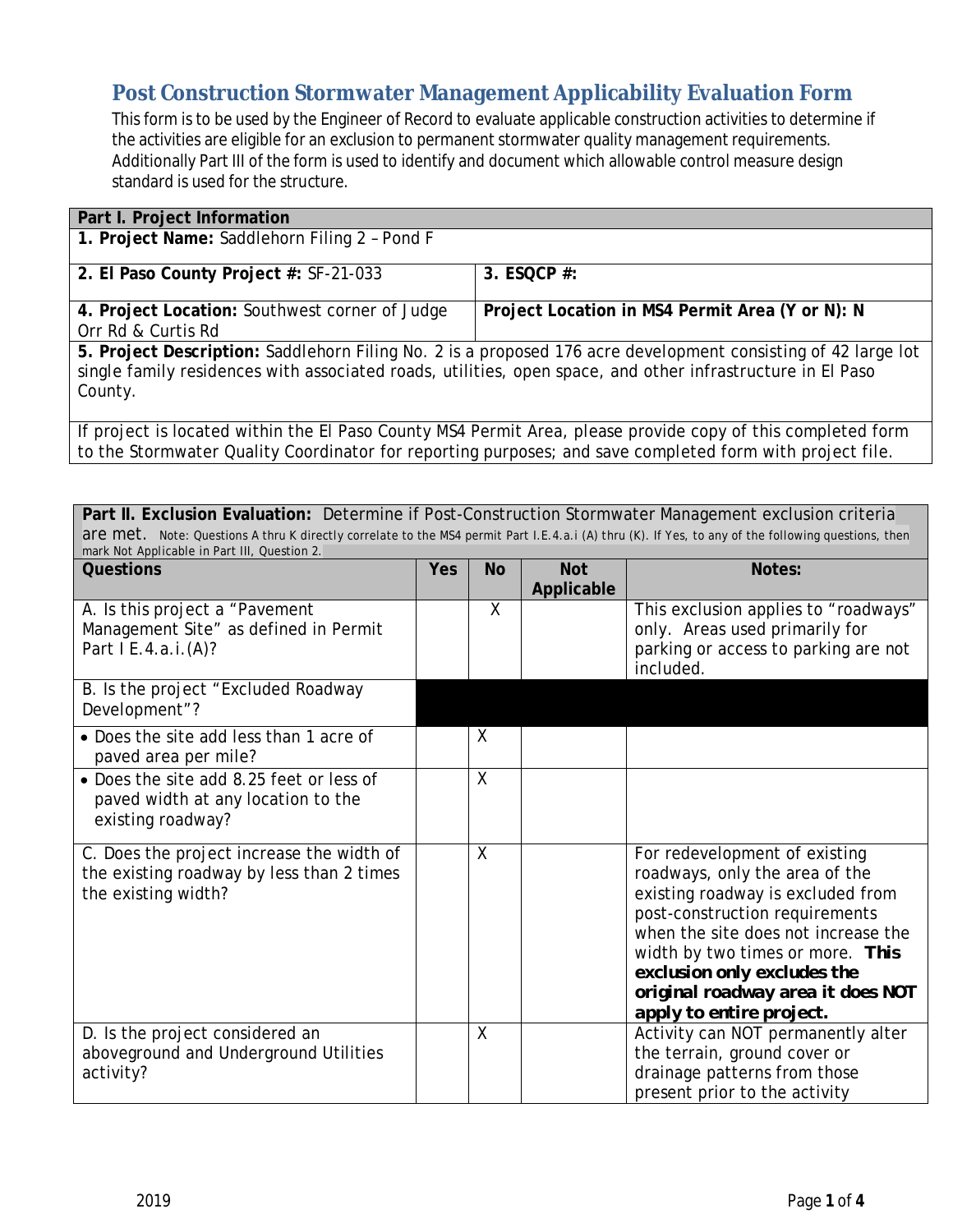| E. Is the project considered a "Large Lot |  | Must be a single-residential lot or  |
|-------------------------------------------|--|--------------------------------------|
| Single-Family Site"?                      |  | agricultural zoned land, > 2.5 acres |
|                                           |  | per dwelling and total lot           |
|                                           |  | impervious area $< 10$ percent.      |

| Questions (cont'd)                                                                                                                                                                                                                                             | Yes | <b>No</b>                 | <b>Not</b><br>Applicable | <b>Notes</b>                                                                                                                                                                                                                                                                |
|----------------------------------------------------------------------------------------------------------------------------------------------------------------------------------------------------------------------------------------------------------------|-----|---------------------------|--------------------------|-----------------------------------------------------------------------------------------------------------------------------------------------------------------------------------------------------------------------------------------------------------------------------|
| F. Do Non-Residential or Non-Commercial<br>Infiltration Conditions exist?<br>Post-development surface conditions do not result in<br>concentrated stormwater flow or surface water discharge<br>during an 80 <sup>th</sup> percentile stormwater runoff event. |     | $\mathsf{x}$              |                          | Exclusion does not apply to<br>residential or commercial sites for<br>buildings.<br>A site specific study is required and<br>must show: rainfall and soil<br>conditions; allowable slopes; surface<br>conditions; and ratios of<br>imperviousness area to pervious<br>area. |
| G. Is the project land disturbance to<br>Undeveloped Land where undeveloped<br>land remains undeveloped following the<br>activity?                                                                                                                             |     | $\boldsymbol{\mathsf{X}}$ |                          | Project must be on land with no<br>human made structures such as<br>buildings or pavement.                                                                                                                                                                                  |
| H. Is the project a Stream Stabilization<br>Site?                                                                                                                                                                                                              |     | $\boldsymbol{\mathsf{X}}$ |                          | Standalone stream stabilization<br>projects are excluded.                                                                                                                                                                                                                   |
| I. Is the project a bike or pedestrian trail?                                                                                                                                                                                                                  |     | $\boldsymbol{\mathsf{X}}$ |                          | Bike lanes for roadways are not<br>included in this exclusion, but may<br>qualify if part of larger roadway<br>activity is excluded in A, B or C<br>above.                                                                                                                  |
| J. Is the project Oil and Gas Exploration?                                                                                                                                                                                                                     |     | $\boldsymbol{\mathsf{X}}$ |                          | Activities and facilities associated<br>with oil and gas exploration are<br>excluded.                                                                                                                                                                                       |
| K. Is the project in a County Growth Area?                                                                                                                                                                                                                     |     |                           |                          | Note, El Paso County does not apply<br>this exclusion.<br>All Applicable Construction Activity in El Paso<br>County must comply the Post-Construction<br>Stormwater Management criteria.                                                                                    |

| Part III. Post Construction (Permanent) Stormwater Control Determination |     |           |  |  |  |
|--------------------------------------------------------------------------|-----|-----------|--|--|--|
| Questions                                                                | Yes | <b>No</b> |  |  |  |
| 1. Is project an Applicable Construction Activity?                       |     |           |  |  |  |
| 2. Do any of the Exclusions (A-K in Part II) apply?                      |     |           |  |  |  |

If the project is an Applicable Construction Activity and no Exclusions apply then Post-Construction (Permanent) Stormwater Management is required.

Complete the applicable sections of Part IV below and then coordinate signatures for form and place in project file.

If the project is not an Applicable Construction Activity, or Exclusion(s) apply then Post-Construction (Permanent) Stormwater Management is NOT required. Coordinate signatures for form and place in project file.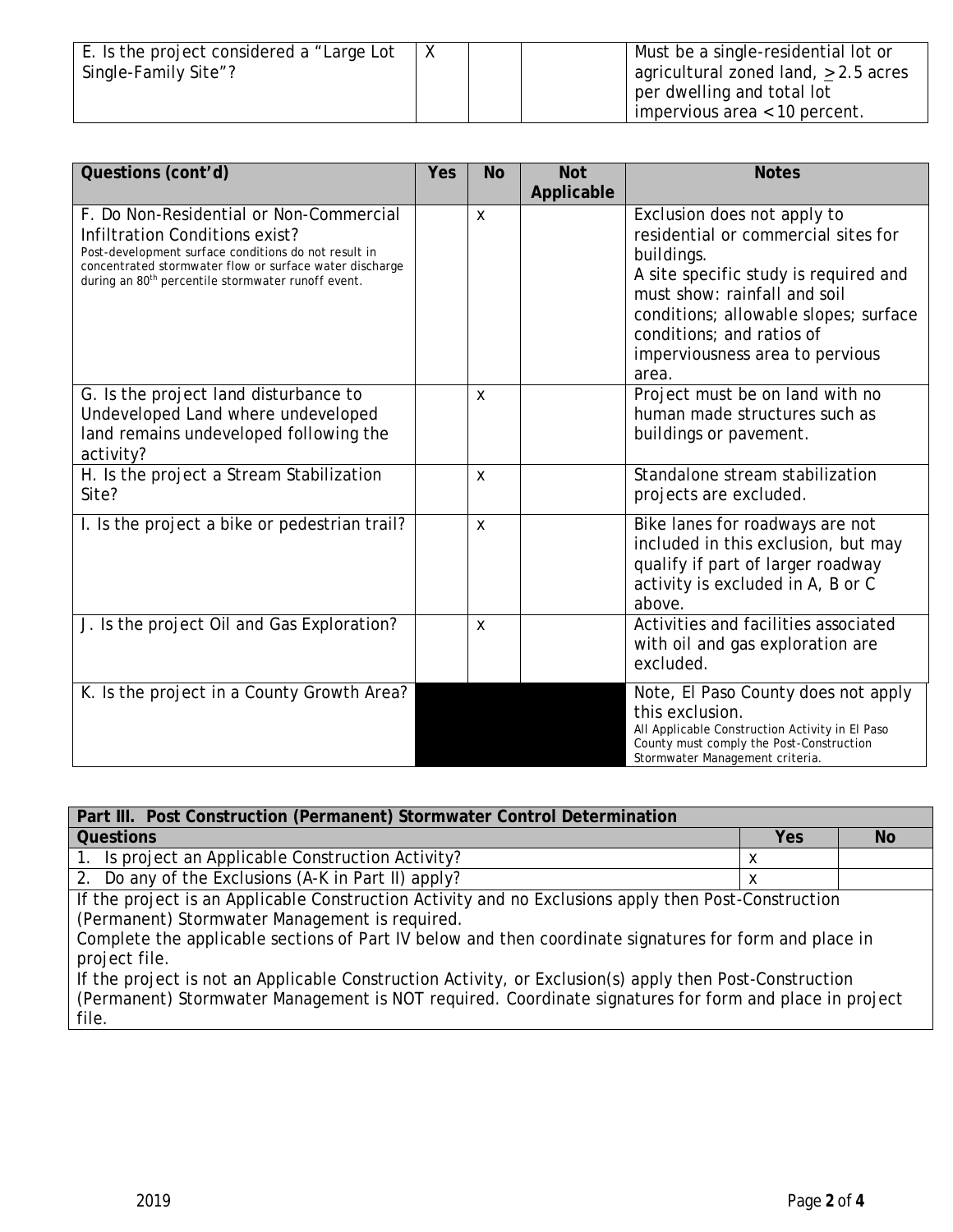| Part IV: Onsite PWQ Requirements, Documentation and Considerations                                                                                                                                                                                                                                                                                                            | Yes | <b>No</b> |
|-------------------------------------------------------------------------------------------------------------------------------------------------------------------------------------------------------------------------------------------------------------------------------------------------------------------------------------------------------------------------------|-----|-----------|
| 1. Check which Design Standard(s) the project will utilize. Standards align with Control<br>Measure Requirements identified in permit Part I.E.4.a.iv.                                                                                                                                                                                                                        |     |           |
| A. Water Quality Capture Volume (WQCV) Standard                                                                                                                                                                                                                                                                                                                               | X   |           |
| Pollutant Removal/80% Total Suspended Solids Removal (TSS)<br>В.                                                                                                                                                                                                                                                                                                              |     | X         |
| C. Runoff Reduction Standard                                                                                                                                                                                                                                                                                                                                                  |     | χ         |
| D. Applicable Development Site Draining to a Regional WQCV Control Measure                                                                                                                                                                                                                                                                                                    |     | X.        |
| Applicable Development Site Draining to a Regional WQCV Facility<br>Е.                                                                                                                                                                                                                                                                                                        |     | X         |
| F. Constrained Redevelopment Sites Standard                                                                                                                                                                                                                                                                                                                                   |     | X         |
| G. Previous Permit Term Standard                                                                                                                                                                                                                                                                                                                                              |     | X         |
| 2. Will any of the project permanent stormwater control measure(s) be maintained by<br>another MS4?<br>If Yes, you must obtain a structure specific maintenance agreement with the other<br>MS4 prior to advertisement.                                                                                                                                                       |     | X         |
| 3.<br>Will any of the project permanent stormwater control measures be maintained by a<br>private entity or quasi-governmental agency (e.g. HOA or Special District,<br>respectively)?<br>If Yes, a Private Detention Basin/Stormwater Quality Best Management Practice<br>Maintenance Agreement and Easement must be recorded with the El Paso County<br>Clerk and Recorder. | X   |           |

## **Part V Notes (attach an additional sheet if you need more space)**

 Filing 2 contains 4 major basins which are denoted as OS, F, G and UD. As shown in the MS4 Permit Exclusion Map, the excluded areas are shown in blue, red and purple while the area shown in green represents the area detained in PBMP. Basin F has a total area of 93.35 acres consisting of rural 2.5 acre lots, paved roadway, and Pond F. Runoff from Basin F will be collected in roadside ditches and conveyed along Benito Wells Trail to Pond F. Basin G is a total of 18.8 acres consisting of rolling rangeland and its runoff mainly flows south and east to Drainageway MS-06. Basin UD has an area of 92.13 acres and is rolling rangeland. Runoff from Basin UD flows to Drainageway T-6 and Drainageway MS-06. Basin OS is 2.77 acres of offsite area, consisted of paved roadway and undeveloped area. Basin OS follows existing drainage patterns and will flow on-site prior to being captured by a roadside swale and conveyed to Pond F prior to being released into Drainageway MS-06.

Project design is complete to include the project design, construction plans, drainage report, specifications, and maintenance and access agreements as required. The engineering, drainage considerations and information used to complete these documents is complete, true, and accurate to the best of my belief and knowledge.  $\mathbb{R}^{\mathcal{O}_{\mathcal{S}}(\mathcal{M})}$ 

| to the best of hypericial and Niowicage.  |  |      |
|-------------------------------------------|--|------|
| Signature and Stamp of Engineer of Record |  | Date |

Post-Construction Stormwater Management Applicability Form has been reviewed and the project design, construction plans, drainage report, specifications, and maintenance and access agreements